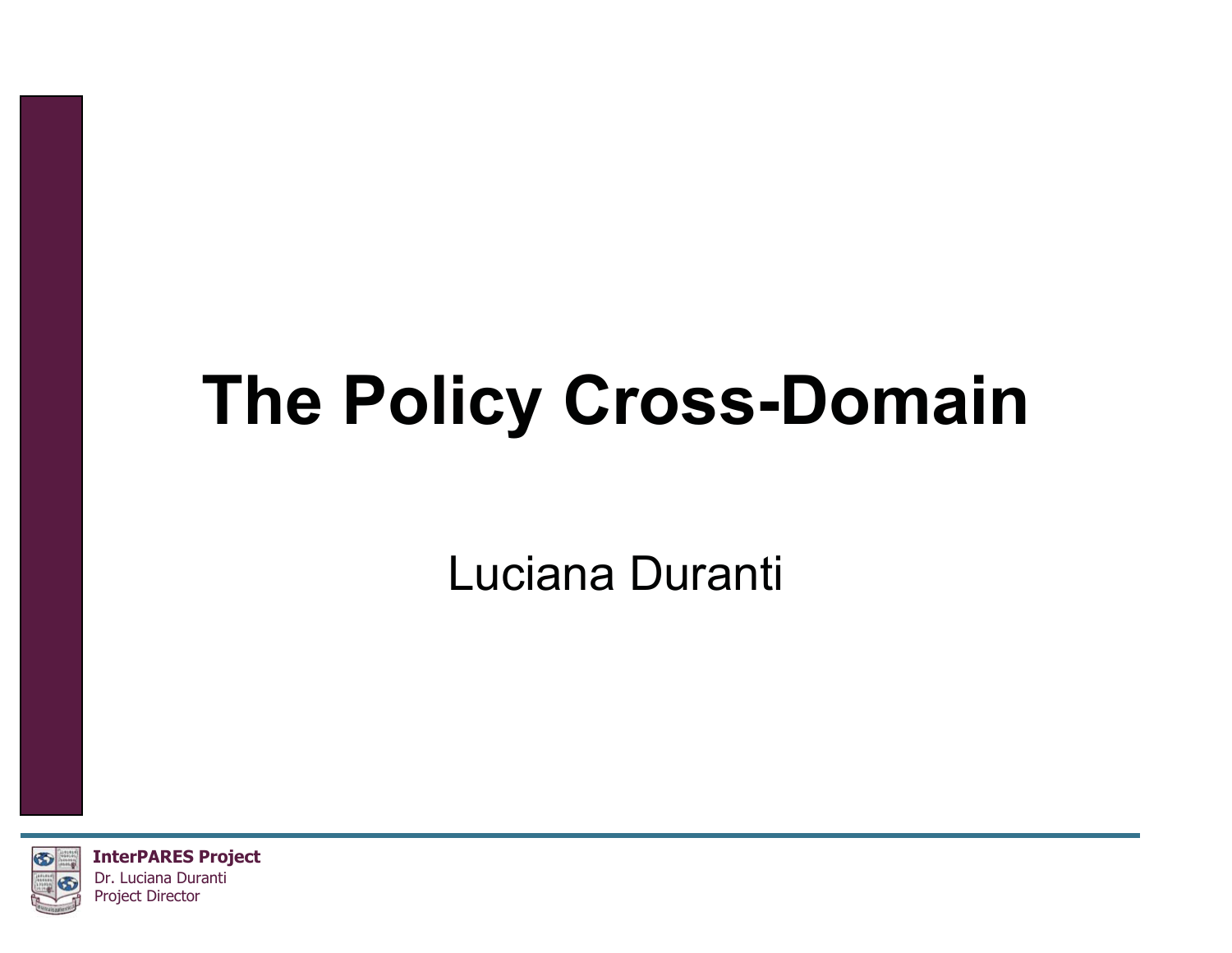#### **Overview**

- •**Objectives**
- •**Organization**
- •Research Scope, Logic Model and Management
- Research Activities/Progress
- $\bullet$ Preliminary Findings from Case Studies
- $\bullet$ Anticipated Outcomes and Scholarly Outputs
- Ultimate Purpose
- •**Dissemination**

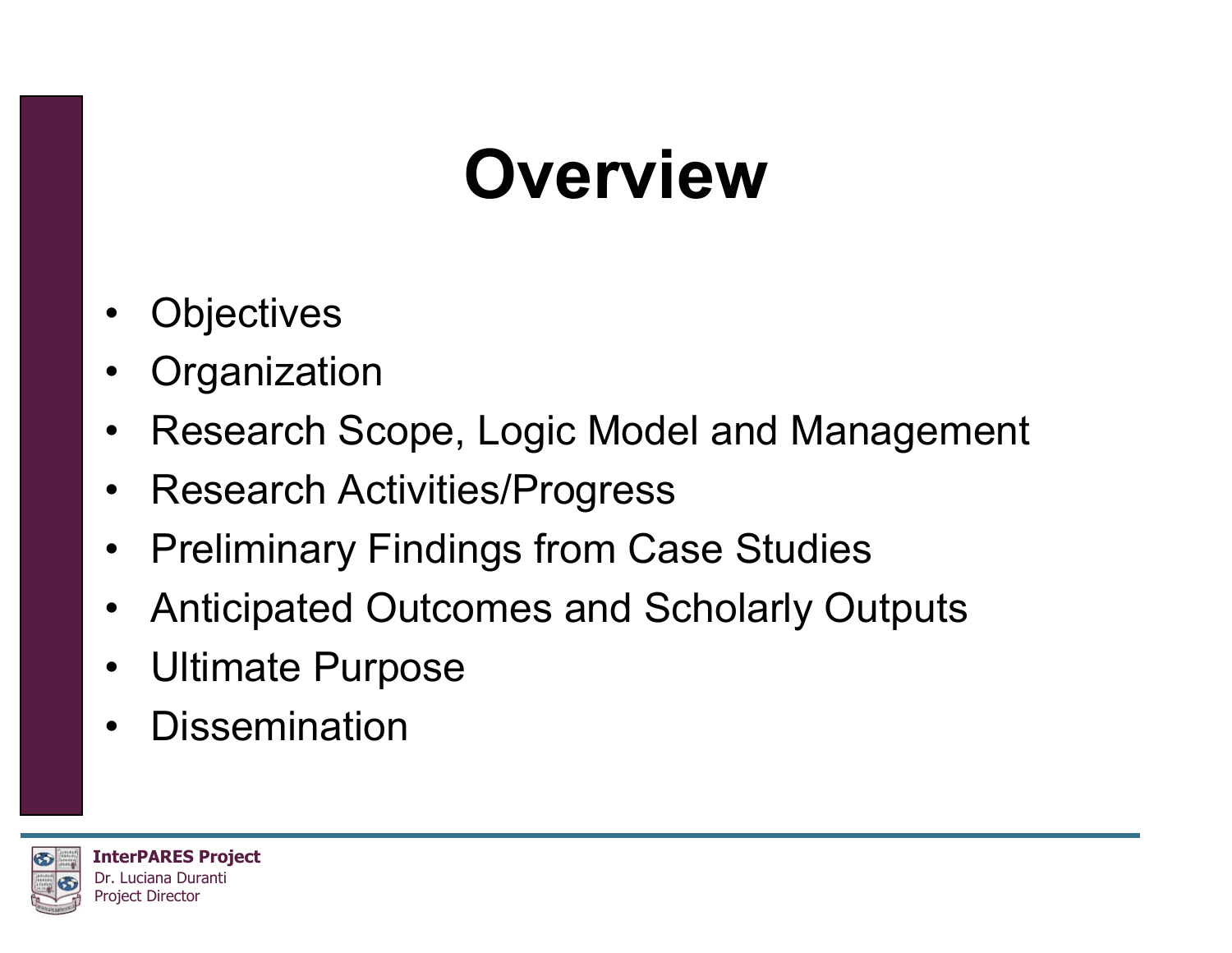# **Objectives**

- To produce a conceptual framework for the development of policies for the permanent preservation of authentic digital records of earts, e-science, and e-government
- To formulate model policies and standards
- To establish liaisons with the organizations responsible for issuing policy and standards, thereby ensuring their implementation

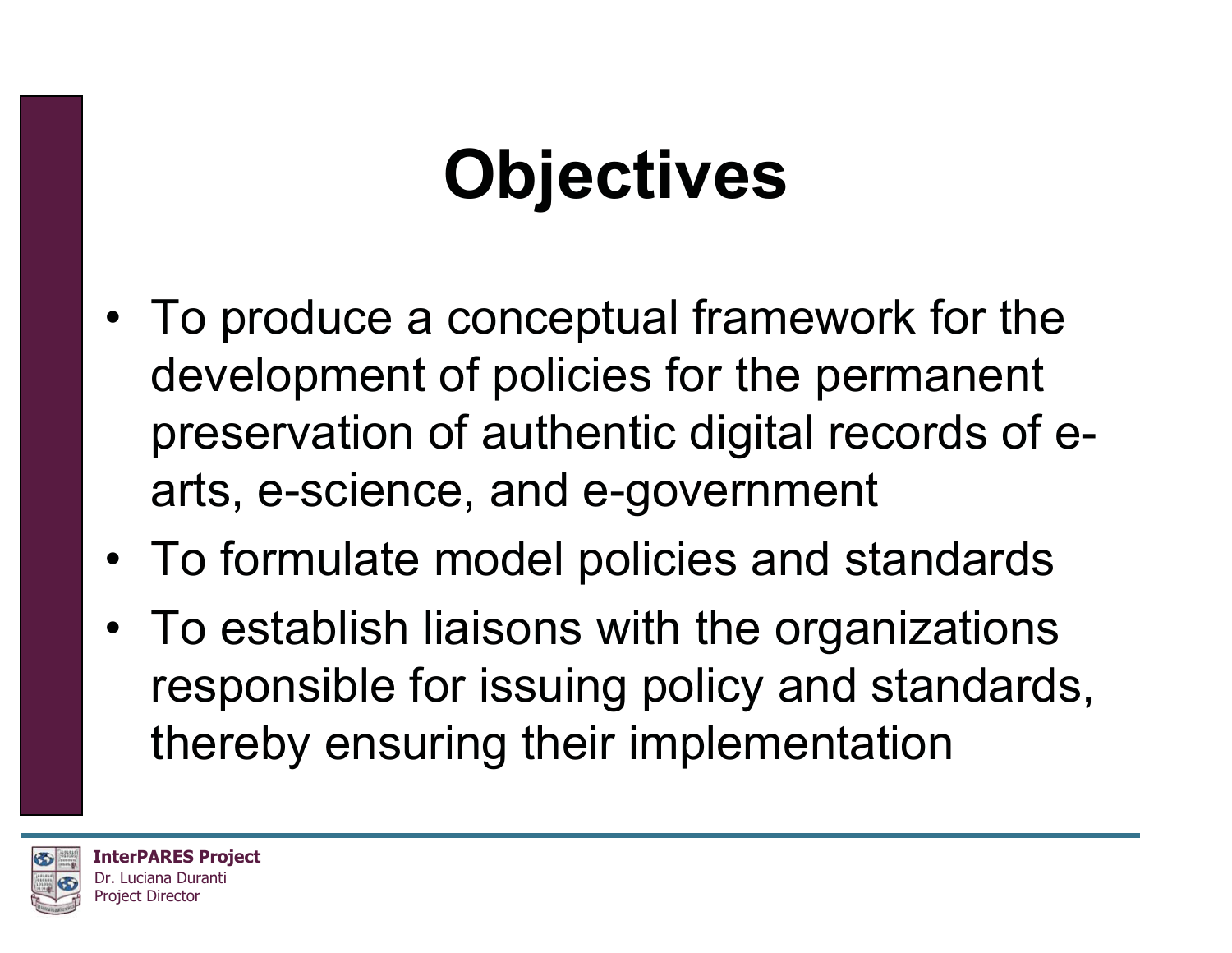# **Organization**

- Team members: policy experts, focus and domain liaisons
- Collaboration: liaisons identify relevant policies, experts analyse them. Case study teams communicate their policy-related findings to the Policy Cross-domain coinvestigators.
- All team members address the policy issues

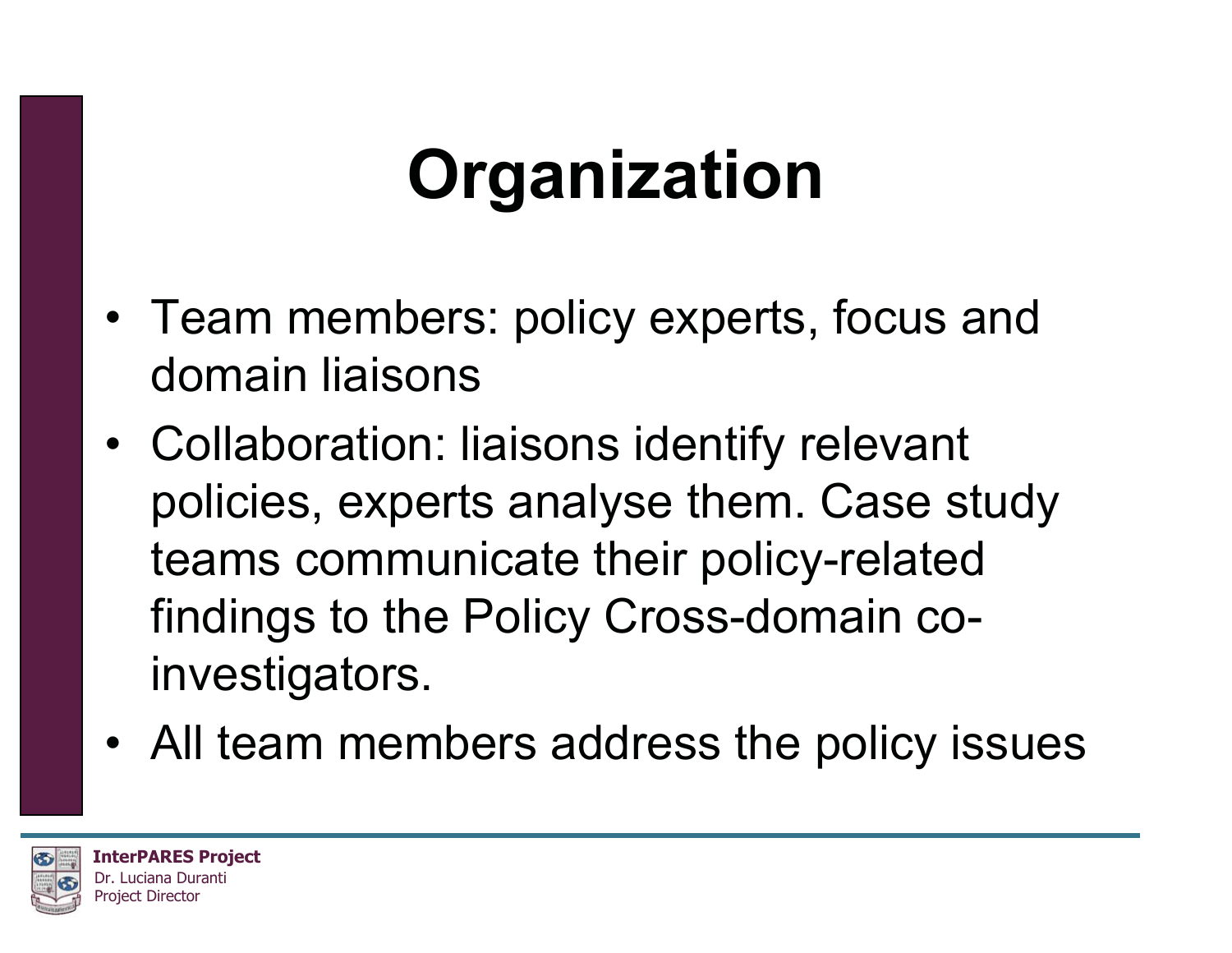#### **Research Scope**

Identification of barriers to authentic preservation in laws, regulations, policies and standards on:

- 1. copyright and intellectual rights,
- 2. privacy and FOIAs,
- 3. authenticity and authentication,
- 4. open standards and open source, and
- 5. records and archival management

from: Canada, USA, Australia, Singapore and Hong Kong, and European states in IP2, in relation to: records creation, maintenance and preservation

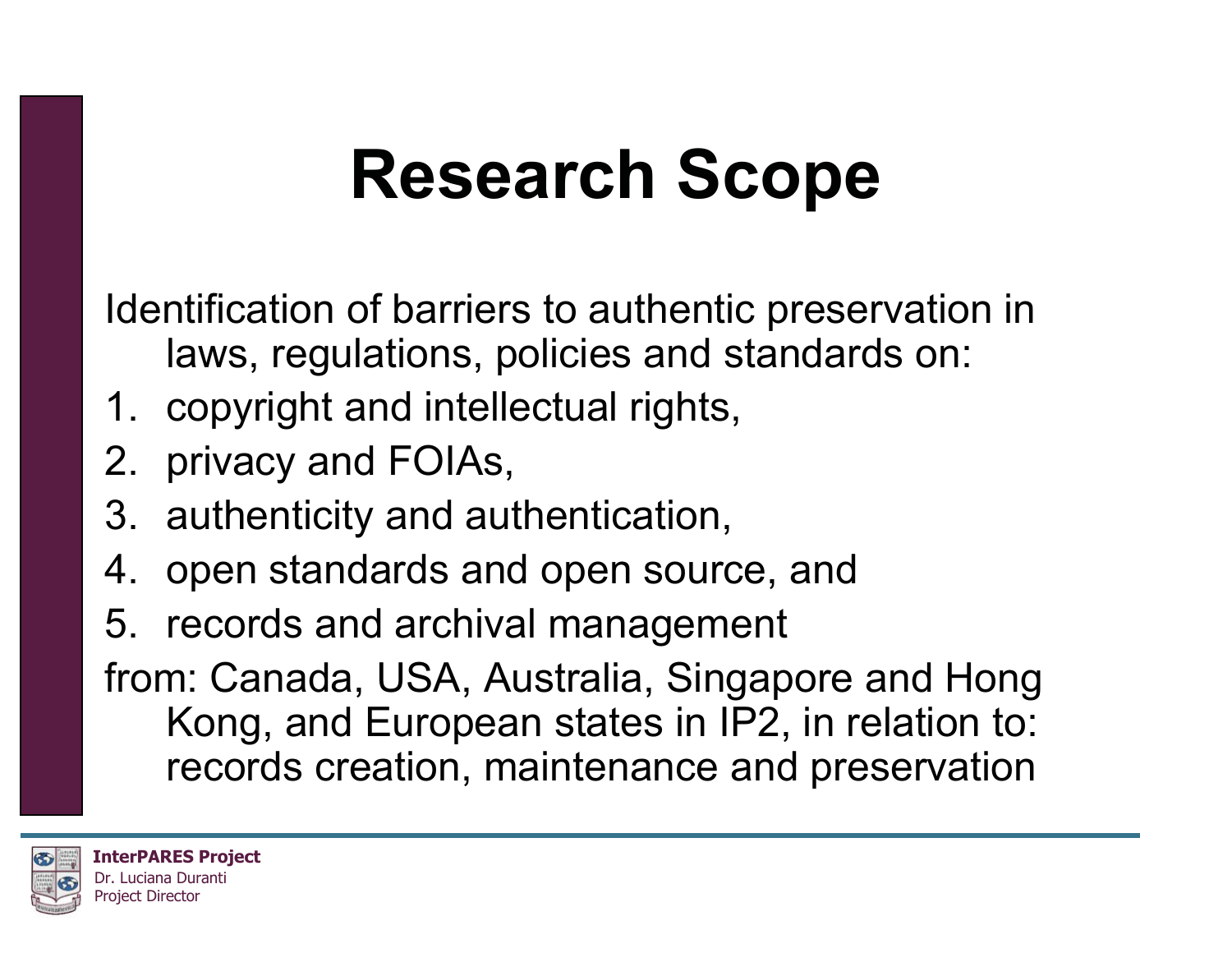### **Logic Model**

| Inputs                                                            | Objectives                                                                        | <b>Activities</b>                                                     | Outputs                                                                       | Outcomes                                                                                                  | Outcome                                                                                                                                                                               |
|-------------------------------------------------------------------|-----------------------------------------------------------------------------------|-----------------------------------------------------------------------|-------------------------------------------------------------------------------|-----------------------------------------------------------------------------------------------------------|---------------------------------------------------------------------------------------------------------------------------------------------------------------------------------------|
|                                                                   |                                                                                   |                                                                       |                                                                               | <b>Immediate</b>                                                                                          | Final                                                                                                                                                                                 |
| Actor: Policy Team<br>Support: GRAs<br>Deadline:<br>December 2005 | Construct an<br>Intellectual<br>framework to be<br>used for policy<br>development | l)Analysis of<br>legis lative and<br>regulatory texts<br>and case law | l)Identification<br>of barriers to<br>preservation of<br>authentic<br>records | l)Report on what should be<br>removed from existing<br>policies                                           | Intellectual framework for<br>policy development<br>constituted of principles<br>and criteria that should be<br>the foundation of every<br>policy directed to digital<br>preservation |
| Funds:<br>SSHRC+NHPRC<br>Communication:<br>Web and tele           |                                                                                   | 2)Analysis of case<br>studyfindings                                   | 2)Identification<br>of policy areas<br>reedirg<br>attention                   | 2) Report on what policy is<br>reeded to address case study<br>policyissues                               |                                                                                                                                                                                       |
| conferences                                                       |                                                                                   | 3)Analysis of<br>findings of<br>domains and cross<br>domains          | 3)Identification<br>of policy<br>cortert<br>4) Comparison<br>with IP1         | 3) and 4)Report on what<br>should be included in a<br>policy supporting authentic<br>digital preservation |                                                                                                                                                                                       |
|                                                                   |                                                                                   |                                                                       | requirements<br>and framework                                                 |                                                                                                           |                                                                                                                                                                                       |

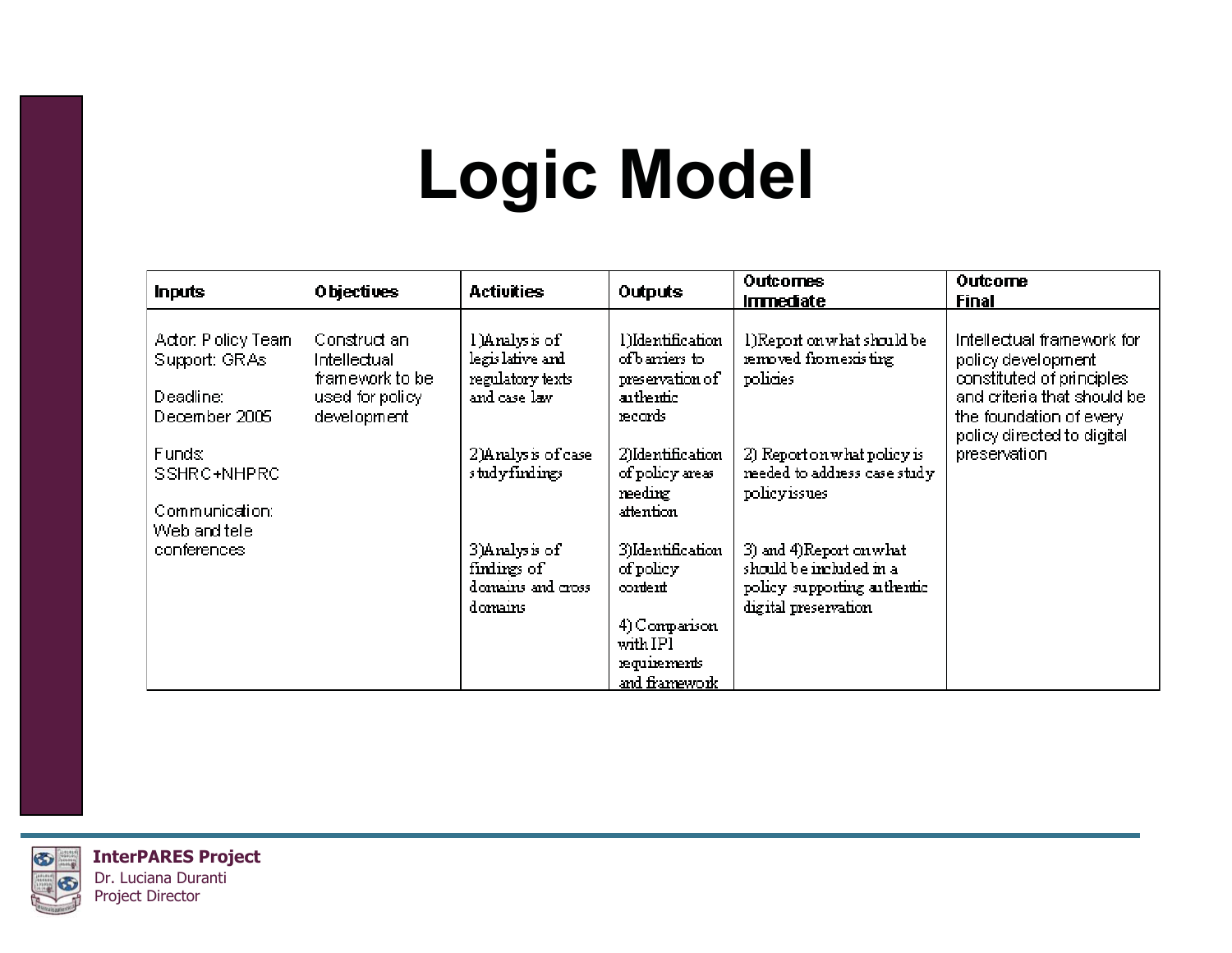### **Research Management**

Management chart showing:

- 1. research activity,
- 2. responsible researcher(s),
- 3. specific tasks,
- 4. deadlines,
- 5. status of completion, and
- 6. expected output/outcome

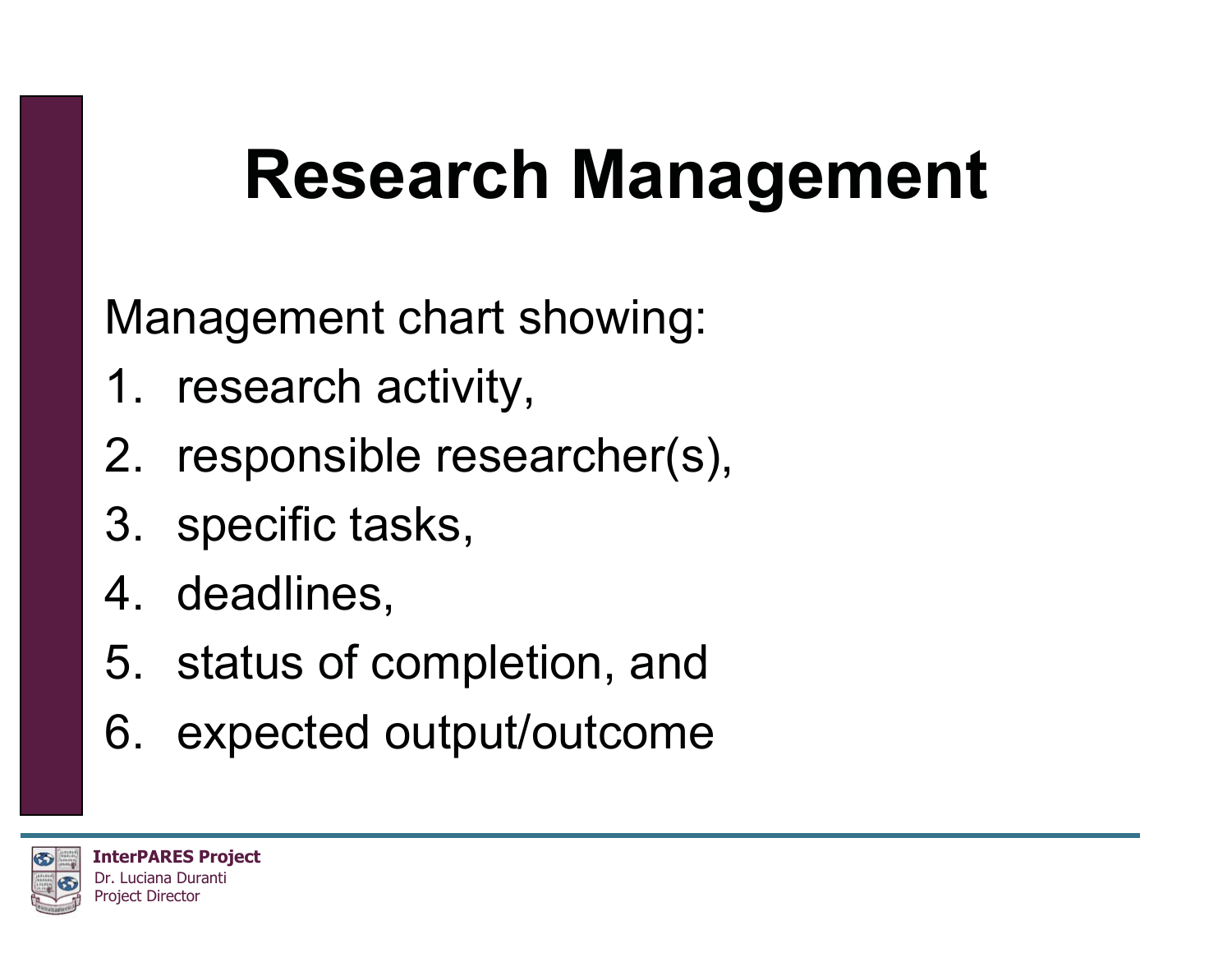### **Research Activities/Progress**

- Identification of existing policies and their organization in a data-gathering template
- Comparative moral rights policies chart
- •Comparative authentication policies chart
- •Comparative privacy policies chart
- •Papers on policy frameworks
- •European Union digital preservation policies survey
- •Paper on Canadian policy for e-government
- • Analysis of existing policies and identification of barriers to preservation, access and use

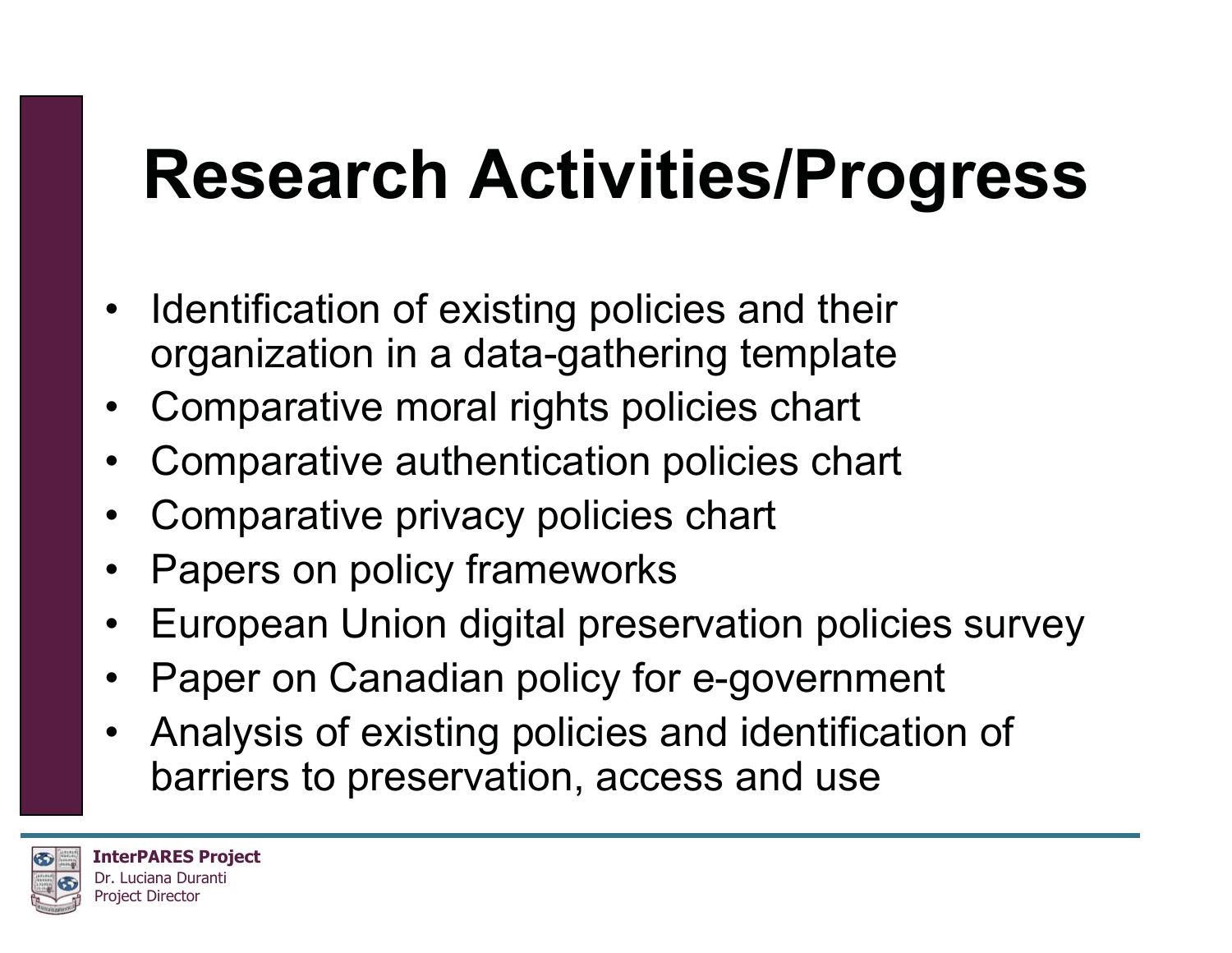# **Research Activities/Progress cont.**

- Development and population of a matrix that links policy research questions with findings of case studies and comparison of those findings
- Based on the results from the activity above and on the findings of the domains and other cross-domains, identification of areas in which policies are needed
- Development of a framework of principles and criteria for developing policies, addressing the areas identified above
- Articulation of model policies and standards

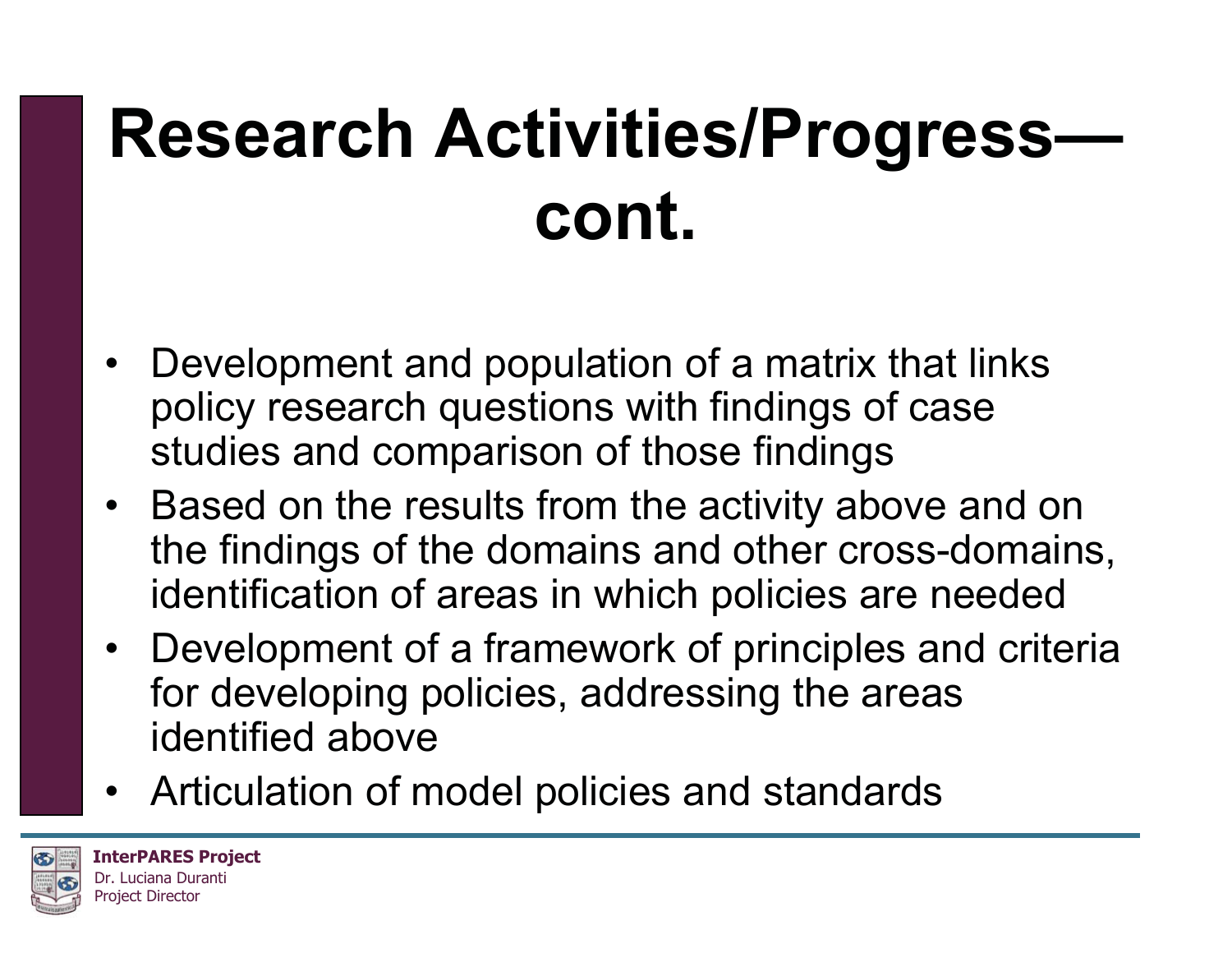# **Preliminary Findings from Case Studies**

- All case studies: need for a definition of what is a record in each environment
- • Arts: no concern about infringement of copyright; no attention paid to accuracy, reliability and authenticity as a matter of procedure or form
- Science: assumption of accuracy, reliability and authenticity based on provenance and authorship; blanket data privacy protection
- E-Gov.: authentication considered a surrogate of authenticity and linked to technology; authenticity linked to authorship; data privacy not regulated according to long-term preservation; retention periods are determined by technology related reasons.

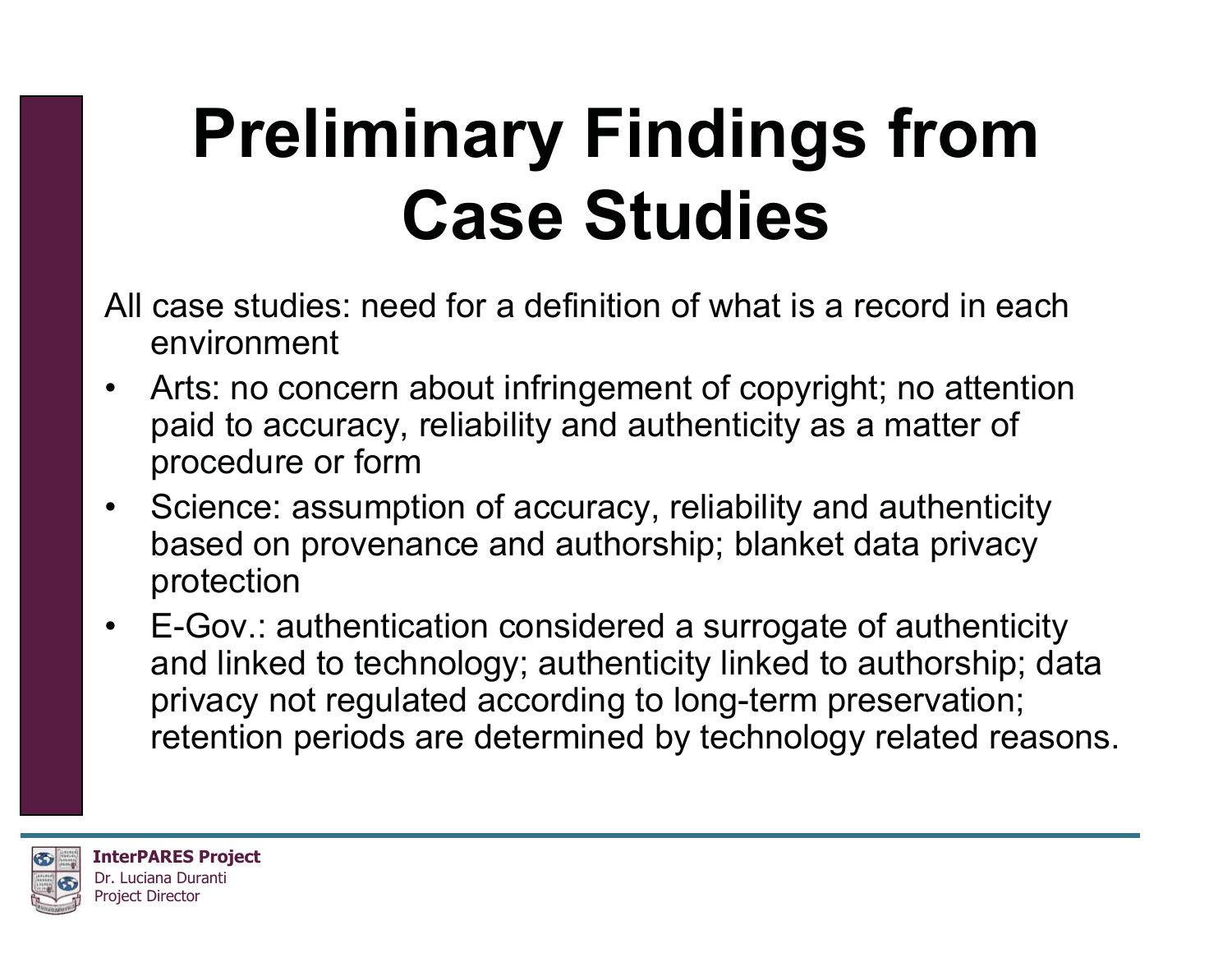# **Anticipated Outcomes and Scholarly Outputs**

- A conceptual framework for the development of policies and standards
- A series of model policies
- Standards proposals for ISO
- Refereed articles on policy issues and proposed solutions
- A conclusive report on the research conducted by the policy team

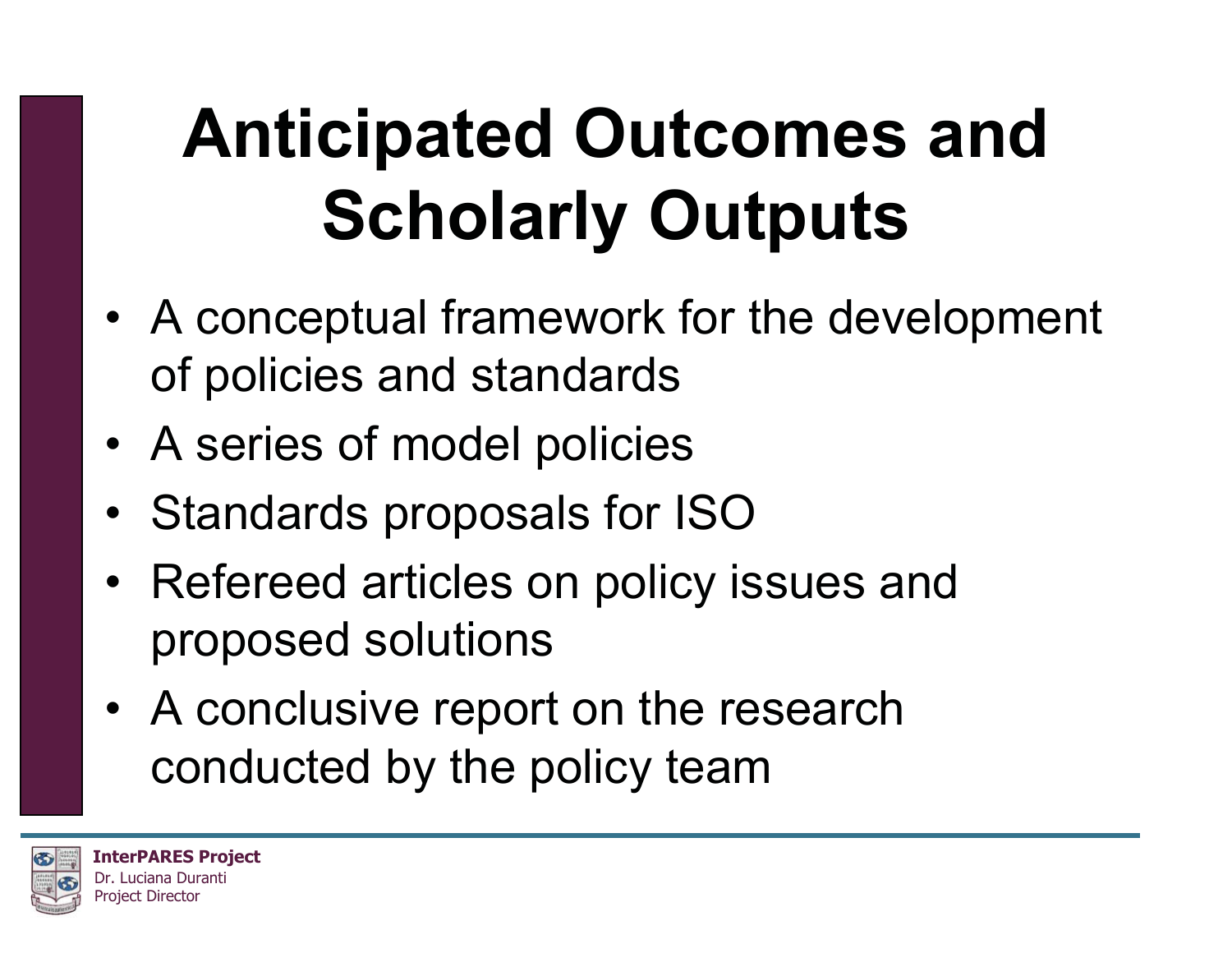#### **Ultimate Goal**

Promote legislation, policies, standards and strategies to ensure long term preservation and use of digital records



**InterPARES Project** Dr. Luciana Duranti Project Director